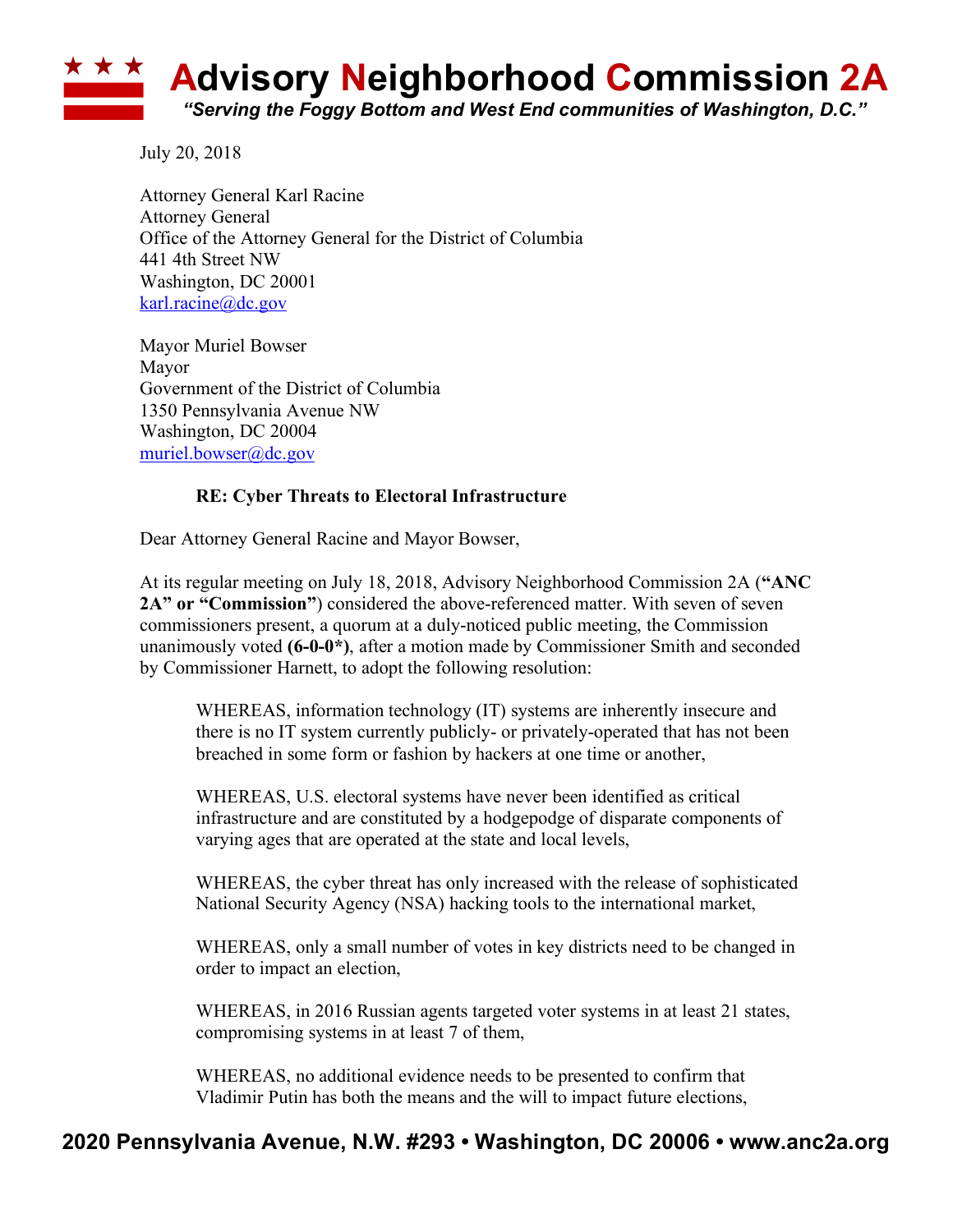## \* \* \* **Advisory Neighborhood Commission 2A** *"Serving the Foggy Bottom and West End communities of Washington, D.C."*

WHEREAS, since the 2016 election, the Trump Campaign has been the subject of an investigation by a Special Prosecutor for possible collusion with the sophisticated and wide-reaching campaign by the Russian Government to alter the 2016 election results and, in July of 2018, that investigation resulted in the indictment of 12 Russian intelligence officers,

WHEREAS, Donald Trump and other members of the Executive Branch have publicly attacked law enforcement and intelligence agencies, including the Special Prosecutor who was investigating Russian election interference, and provided no leadership in addressing the underlying vulnerabilities of our electoral system,

WHEREAS, the investigation of Russian election interference and the U.S. response by the Intelligence Committee of the U.S. House of Representatives has been described by participants as hyper-partisan and ineffective, and Senate Majority leadership has shown, with few notable exceptions, little inclination for independent action,

WHEREAS, Facebook, Twitter, and other social media companies have already taken steps to combat election interference on social media platforms but no similar effort has been launched relative to U.S. electoral infrastructure, and

WHEREAS, the integrity of the voting system is the cornerstone of U.S. democracy at the local, state, and national levels, and the ballot box is the optimal means of addressing transgressions by public officials, including a sitting President.

THERFORE, BE IT RESOLVED that ANC 2A calls on Attorney General Racine, with the support of Mayor Bowser, to work with law enforcement representatives from other states to appoint a Blue-Ribbon Panel, whose members shall be comprised of U.S. information technology leaders, representatives of leading-edge technology companies, political scientists, and distinguished public officials, to elucidate the scenarios and examine the strategies by which District of Columbia and other state electoral infrastructure might be compromised by illegal cyberattacks in the future and to provide recommendations for strengthening it.

BE IT FURTHER RESOLVED that ANC 2A calls on Attorney General Racine, with the support of Mayor Bowser, to convene, together with other states, a national conference hosted at some suitable venue in the nation's capital to bring together key actors from the public and private sectors, as well as academia, to examine the best means of ensuring the integrity of the vote in the face of future cyber-attacks and the ways in which public and private sector actors may best provide assistance to election officials at the state and local levels in monitoring the threat and designing, updating, and hardening electoral infrastructure.

## **2020 Pennsylvania Avenue, N.W. #293 • Washington, DC 20006 • www.anc2a.org**